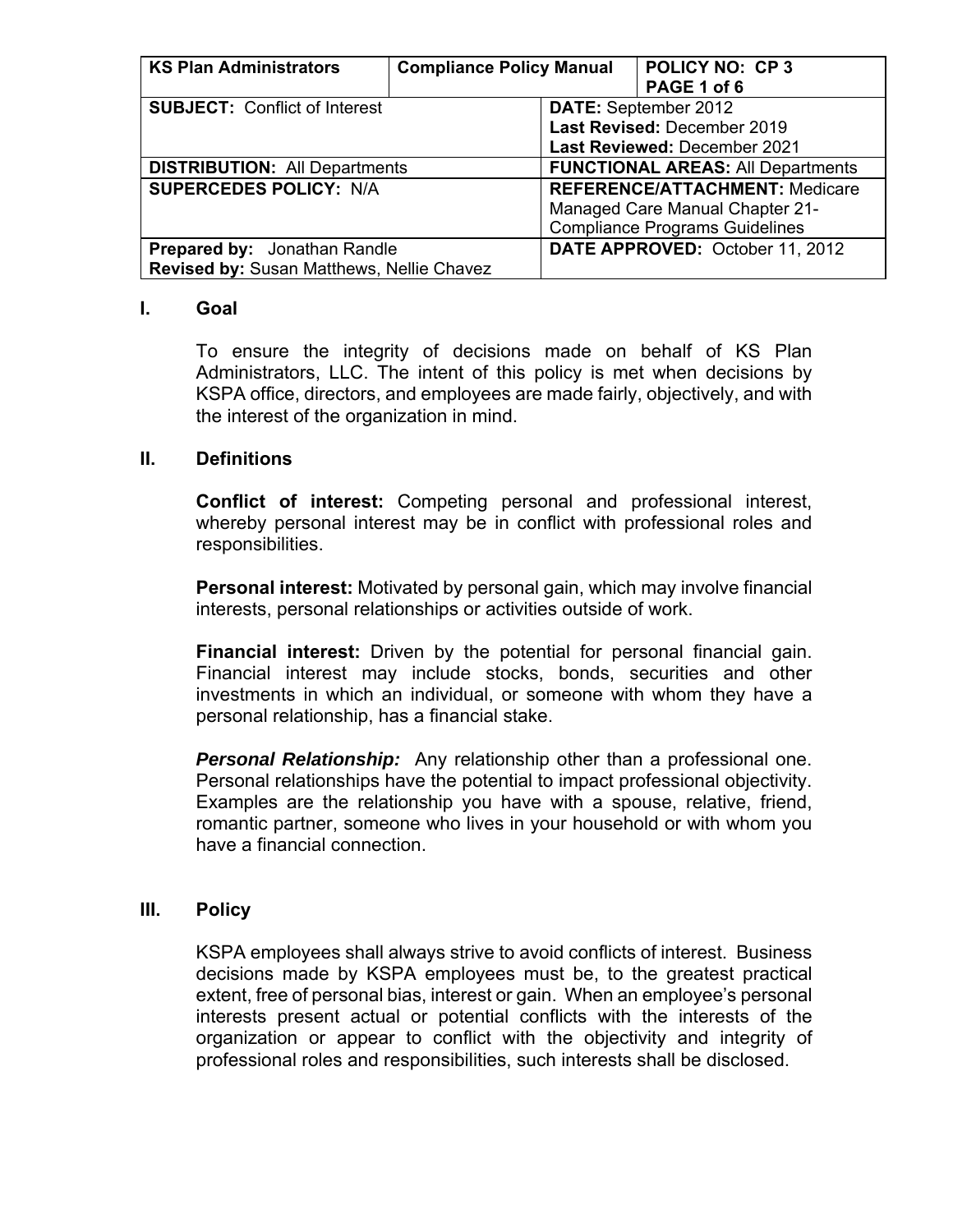| <b>KS Plan Administrators</b>        | <b>Compliance Policy Manual</b> |                                                                                            | <b>POLICY NO: CP3</b><br>PAGE 2 of 6 |
|--------------------------------------|---------------------------------|--------------------------------------------------------------------------------------------|--------------------------------------|
| <b>SUBJECT: Conflict of Interest</b> |                                 | <b>DATE:</b> September 2012<br>Last Revised: December 2019<br>Last Reviewed: December 2021 |                                      |

|                | <b>Procedure / Guidelines for Compliance</b>                                                                                                                                                                                                                                                                                                                                                                                                                                                                                                                                                                                                                                                                                   | <b>Responsible</b><br>Party  |
|----------------|--------------------------------------------------------------------------------------------------------------------------------------------------------------------------------------------------------------------------------------------------------------------------------------------------------------------------------------------------------------------------------------------------------------------------------------------------------------------------------------------------------------------------------------------------------------------------------------------------------------------------------------------------------------------------------------------------------------------------------|------------------------------|
| 1 <sub>1</sub> | Key Standards of Conduct: Duty of Loyalty and Duty<br>of Care                                                                                                                                                                                                                                                                                                                                                                                                                                                                                                                                                                                                                                                                  | All KSPA<br><b>Employees</b> |
|                | All<br>officers, directors, corporate members, and<br>employees have affirmative duties of loyalty and care to<br>KSPA. The duty of loyalty is the obligation to give<br>primacy to the interests of KSPA rather than personal<br>concerns $-$ to avoid self dealing at the corporation's<br>expense. The duty of care is to act in good faith, in a<br>manner that is reasonably believed to be in the best<br>interests of KSPA, with the care a reasonably prudent<br>person would use in similar circumstances. Together,<br>the duties of loyalty and care frame the requirements for<br>proper conduct of business affairs and avoidance of<br>conflicts of interest.                                                    |                              |
| 2.             | <b>Screening</b><br>Members of KSPA's governing body, members of the<br>Pharmacy & Therapeutics Committee and senior<br>leadership must be effectively screened for conflicts of<br>interest through a certification, attestation, or other<br>means.<br>Screening for conflicts of interest shall occur at the time<br>of hire and annually thereafter.<br>The screening for conflicts of interest should determine:<br>A. Whether the individual has reviewed KSPA's conflict<br>of interest policy,<br>B. Whether the individual has disclosed any potential<br>conflict of interests and<br>C. Whether the individual has obtained management<br>approval to work despite any conflicts or has eliminated<br>the conflict. | All KSPA<br><b>Employees</b> |
| 3.             | <b>Disclosure, Assessment and Action</b><br>Conflicts of interest shall be disclosed by the employee<br>involved in the conflict (self-disclosure) or by other<br>employees who become aware of the situation.<br>Disclosure should be to a member of management who<br>can objectively assess the situation.<br>Each situation will be assessed on a case-by-case<br>basis to determine if personal interests are<br>compromising, or have the potential to compromise,<br>professional integrity. Not every situation involving<br>competing personal and professional interests will<br>warrant action.                                                                                                                     | <b>AII KSPA</b><br>Employees |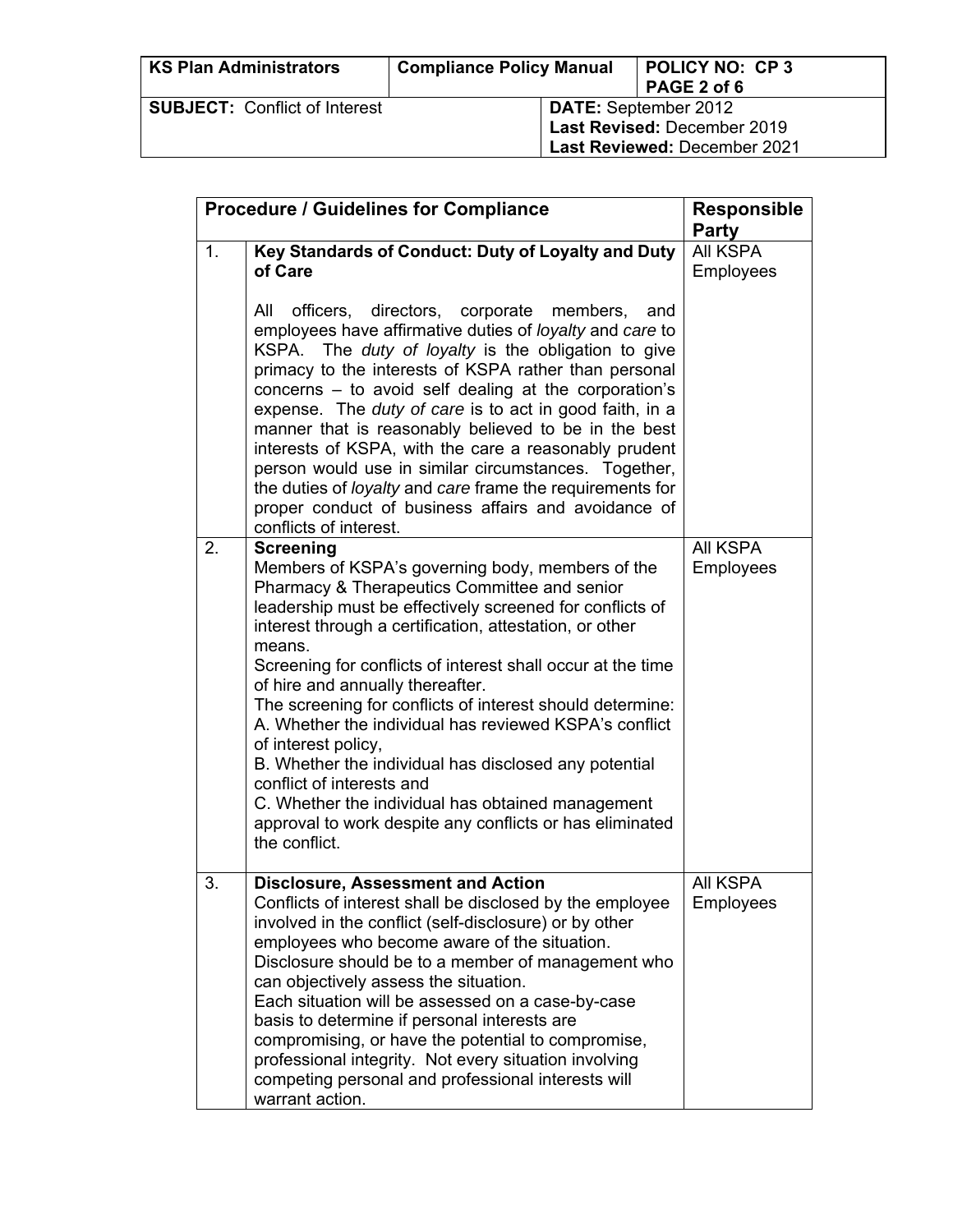| <b>KS Plan Administrators</b>        | <b>Compliance Policy Manual</b> |                                                                                            | <b>POLICY NO: CP3</b><br>PAGE 3 of 6 |
|--------------------------------------|---------------------------------|--------------------------------------------------------------------------------------------|--------------------------------------|
| <b>SUBJECT: Conflict of Interest</b> |                                 | <b>DATE:</b> September 2012<br>Last Revised: December 2019<br>Last Reviewed: December 2021 |                                      |

|    | For conflicts of interest that warrant action, such action<br>will be taken to protect the interests of the organization.                                                                                                                                                                                                                                                                                                                                                                                                                                                                                                                                                                                                                                                                                                                                                                                                                                                                                                                                                                                                                                                                                                                                                                                                                                                        |                                                                 |
|----|----------------------------------------------------------------------------------------------------------------------------------------------------------------------------------------------------------------------------------------------------------------------------------------------------------------------------------------------------------------------------------------------------------------------------------------------------------------------------------------------------------------------------------------------------------------------------------------------------------------------------------------------------------------------------------------------------------------------------------------------------------------------------------------------------------------------------------------------------------------------------------------------------------------------------------------------------------------------------------------------------------------------------------------------------------------------------------------------------------------------------------------------------------------------------------------------------------------------------------------------------------------------------------------------------------------------------------------------------------------------------------|-----------------------------------------------------------------|
| 4. | <b>Identifying Conflicts of Interest</b><br>The following activities illustrate types of potential or<br>actual conflicts of interest that should be avoided and<br>disclosed, as applicable, in accordance with this policy.<br>The list is not all inclusive and is intended to provide<br>guidance.                                                                                                                                                                                                                                                                                                                                                                                                                                                                                                                                                                                                                                                                                                                                                                                                                                                                                                                                                                                                                                                                           | Compliance<br>Officer<br>Compliance<br>Committee<br><b>KSPA</b> |
|    | A. Purchasing and Contracting – Purchasing and<br>contracting decisions should be based on vendor<br>history, quality, service, price and other factors<br>necessary to advance the interests of the organization.<br>Individuals who have the ability to make or influence a<br>purchasing or contracting decision should be free of<br>personal bias or gain. Personal relationships with a<br>potential vendor or contractor, financial interests, gifts<br>or favors received, and other forms of influence should<br>be disclosed. When a conflict of interest warrants<br>action, there may be exclusion from the selection,<br>negotiation, purchasing and contracting process.<br>B. Staffing - Staffing decisions should be based on<br>academic credentials, skills, experience, professional<br>qualifications and achievements and other factors<br>necessary to excel in the role. Individuals who have<br>the ability to make or influence staffing decisions<br>should be free of personal bias or gain. Staffing<br>decisions involving immediate family members,<br>relatives and other individuals where a personal<br>relationship exists should be disclosed. When a<br>conflict of interest warrants action, there may be<br>exclusion from the screening, selection or hiring<br>process, career development, advancement and other<br>staffing decisions. | Management                                                      |
|    | C. Gifts and Gratuities - KSPA employees do not<br>accept or give entertainment, favors, gifts, or any other<br>things of material value that are designed or intended<br>to obtain preferential treatment in a business<br>transaction. Gifts and gratuities received should be<br>disclosed and include, but are not limited to, discounts,<br>loans, meals, entertainment, tuition, seminars and<br>conferences.<br>Employees should never act in a manner that<br>would place any person or business in a<br>position where they may feel obligated to make<br>a gift, provide entertainment, or provide                                                                                                                                                                                                                                                                                                                                                                                                                                                                                                                                                                                                                                                                                                                                                                     |                                                                 |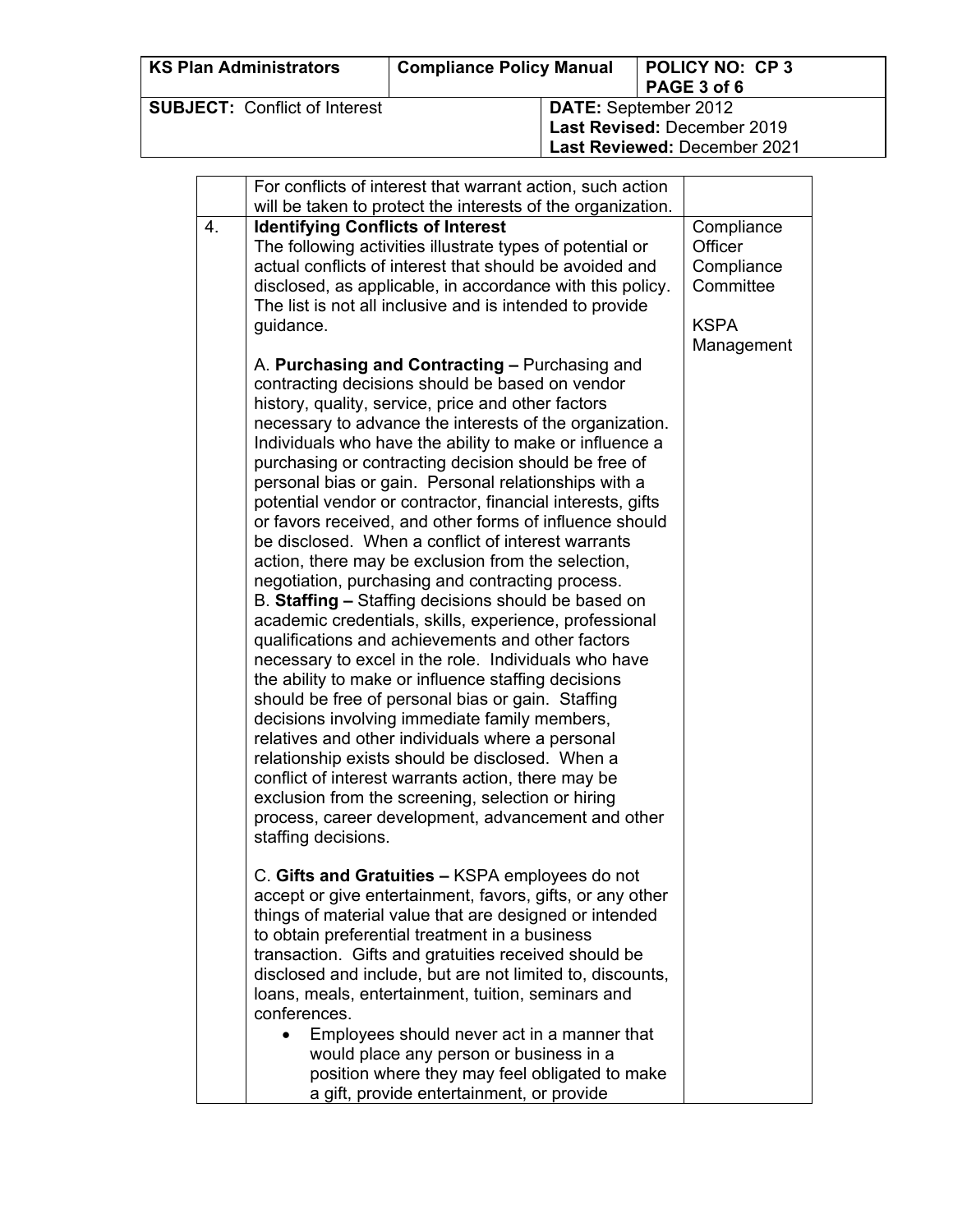| <b>KS Plan Administrators</b>        | <b>Compliance Policy Manual</b> | <b>POLICY NO: CP3</b><br>PAGE 4 of 6                                                       |
|--------------------------------------|---------------------------------|--------------------------------------------------------------------------------------------|
| <b>SUBJECT: Conflict of Interest</b> |                                 | <b>DATE: September 2012</b><br>Last Revised: December 2019<br>Last Reviewed: December 2021 |

|           | personal favors in order to do business with                                                                                                                                                                                                                                       |
|-----------|------------------------------------------------------------------------------------------------------------------------------------------------------------------------------------------------------------------------------------------------------------------------------------|
|           | KSPA in any way.<br>Kickbacks and bribes are unlawful and<br>prohibited in all situations. Gifts of nominal<br>value generally may be accepted, unless a<br>particular KSPA department has a more<br>restrictive policy. Gifts of any significant value                            |
|           | (generally, over \$200) should be declined or<br>returned and should be reported to a supervisor<br>or manager. Employees with questions or in<br>need of guidance are encouraged to talk to their<br>supervisor or manager or contact the<br>Compliance Officer.                  |
|           | <b>Corporate Assets – The privilege to access and use</b><br>corporate assets is granted to advance the interests of<br>the organization and should not be abused for personal<br>gain. Employees may not use KSPA's assets for<br>personal benefit or personal business purposes. |
|           | Financial, personal and other incentives to<br>misuse cash, property, equipment, supplies and                                                                                                                                                                                      |
|           | other company resources should be disclosed.                                                                                                                                                                                                                                       |
| $\bullet$ | Company expenditures for professional                                                                                                                                                                                                                                              |
|           | memberships and education should be<br>disclosed. When such expenditures do not                                                                                                                                                                                                    |
|           | enhance the performance of professional                                                                                                                                                                                                                                            |
|           | responsibilities for the organization, they may<br>be considered waste and abuse of corporate<br>assets.                                                                                                                                                                           |
| ٠         | Company discounts and other benefits                                                                                                                                                                                                                                               |
|           | extended to organizations and individuals,                                                                                                                                                                                                                                         |
|           | including prospective and current customers,<br>should be disclosed. When such benefits are                                                                                                                                                                                        |
|           | based on personal relationships or for personal                                                                                                                                                                                                                                    |
|           | gain, and do not advance the interests of the                                                                                                                                                                                                                                      |
|           | organization, they may be considered waste                                                                                                                                                                                                                                         |
|           | and abuse of corporate assets.                                                                                                                                                                                                                                                     |
|           | Waste or abuse of corporate assets may result                                                                                                                                                                                                                                      |
|           | in disciplinary action.<br><b>Information Integrity - The management and</b>                                                                                                                                                                                                       |
|           | communication of information should be free of                                                                                                                                                                                                                                     |
|           | personal bias or gain. Employees may not disclose or                                                                                                                                                                                                                               |
|           | use any confidential information, such as employee                                                                                                                                                                                                                                 |
|           | data, financial data, payer information, computer                                                                                                                                                                                                                                  |
|           | programs, and patient information, for their own<br>personal or business purposes.                                                                                                                                                                                                 |
|           |                                                                                                                                                                                                                                                                                    |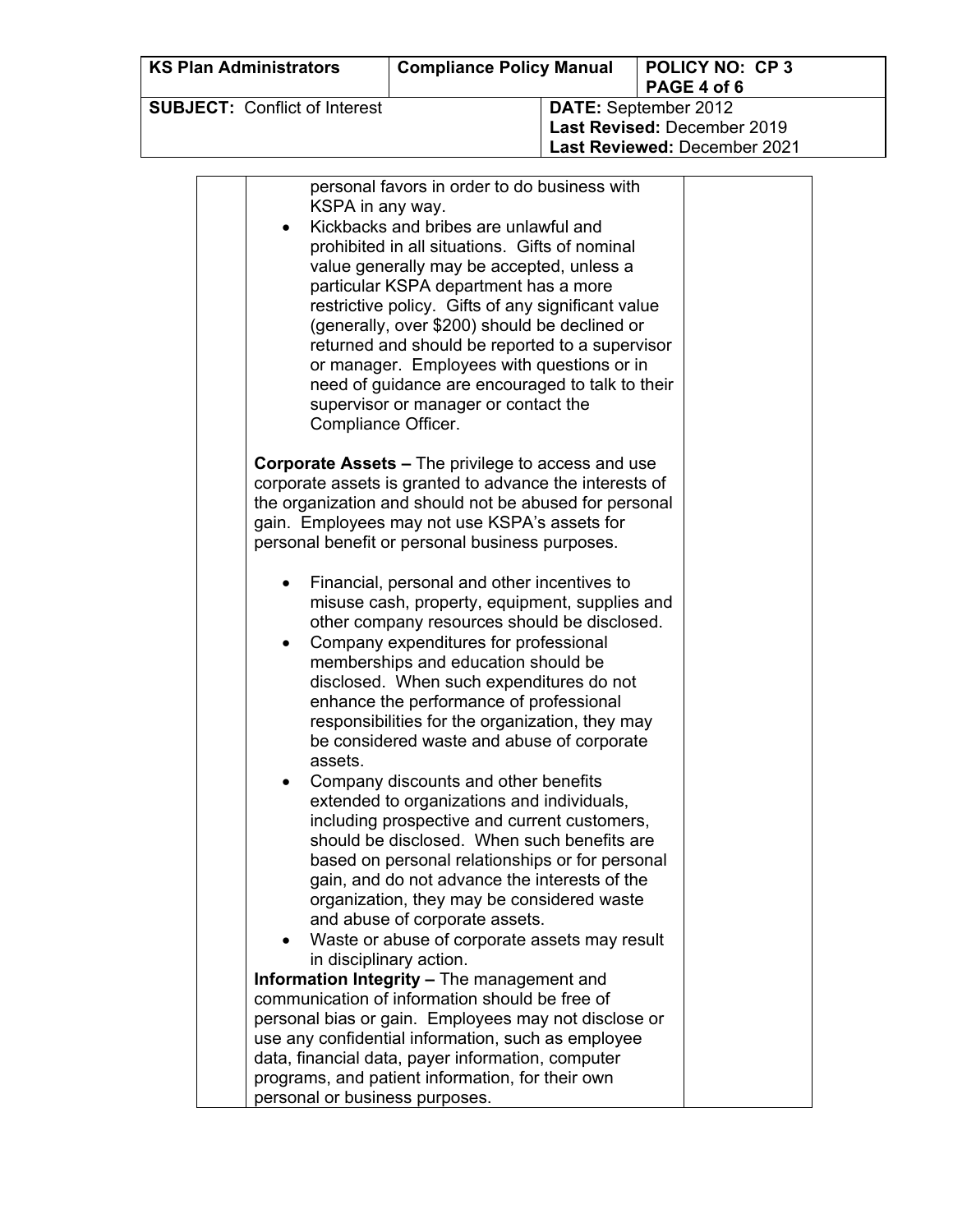| <b>KS Plan Administrators</b>        | <b>Compliance Policy Manual</b> | <b>POLICY NO: CP3</b><br>PAGE 5 of 6                                                       |
|--------------------------------------|---------------------------------|--------------------------------------------------------------------------------------------|
| <b>SUBJECT: Conflict of Interest</b> |                                 | <b>DATE:</b> September 2012<br>Last Revised: December 2019<br>Last Reviewed: December 2021 |

|    | <b>Outside Activities – Outside activities that may conflict</b><br>with professional roles and responsibilities should be<br>disclosed and include, but are not limited to, serving on<br>competitor boards, working for competitors, ownership<br>in a competing business, investments in competitors,<br>political activities and contributions, or activities that go<br>against the core values of the organization.                                                    |                              |
|----|------------------------------------------------------------------------------------------------------------------------------------------------------------------------------------------------------------------------------------------------------------------------------------------------------------------------------------------------------------------------------------------------------------------------------------------------------------------------------|------------------------------|
|    | Employees considering a second job, a<br>consulting engagement, or healthcare-related<br>investment, should review their plans with their<br>department director for approval. Approval in<br>advance is required before beginning such a<br>task.<br>• As a general rule, employees should not have<br>other employment or business interests if:<br>1. The employee appears to represent KSPA.                                                                             |                              |
|    | 2. The employee provides goods or services similar to<br>those KSPA provides or is considering,<br>3. The other job interferes with their everyday duties as<br>a KSPA employee.                                                                                                                                                                                                                                                                                             |                              |
|    | KSPA employees may not work for, consult to,<br>or have an independent business relationship<br>with any of the KSPA's service providers,<br>vendors, competitors, or third-party payers.                                                                                                                                                                                                                                                                                    |                              |
|    | Participation in social or political activities is not<br>restricted as long as such participation is on an<br>individual basis and not as a representative of the<br>KSPA. For example, KSPA's logo may not be<br>associated with political or social club advertisements.                                                                                                                                                                                                  |                              |
|    | Employees may not engage in activities or make<br>representations that could be perceived as KSPA<br>endorsement of, or association with, a particular social<br>or political group, activity, or position.                                                                                                                                                                                                                                                                  |                              |
|    |                                                                                                                                                                                                                                                                                                                                                                                                                                                                              |                              |
| 5. | <b>Circumstances not Expressly Addressed in this</b><br><b>Policy</b><br>This policy cannot describe all possible situations in<br>which conflict of interest involving KSPA may arise.<br>Therefore, KSPA employees must use good judgment<br>to avoid any appearance of impropriety. Appropriate<br>circumstances may justify exceptions to the application<br>of the policy. Employees who have questions about<br>this policy or its application to a specific situation | All KSPA<br><b>Employees</b> |
|    | should seek advice from their supervisor or manager,                                                                                                                                                                                                                                                                                                                                                                                                                         |                              |